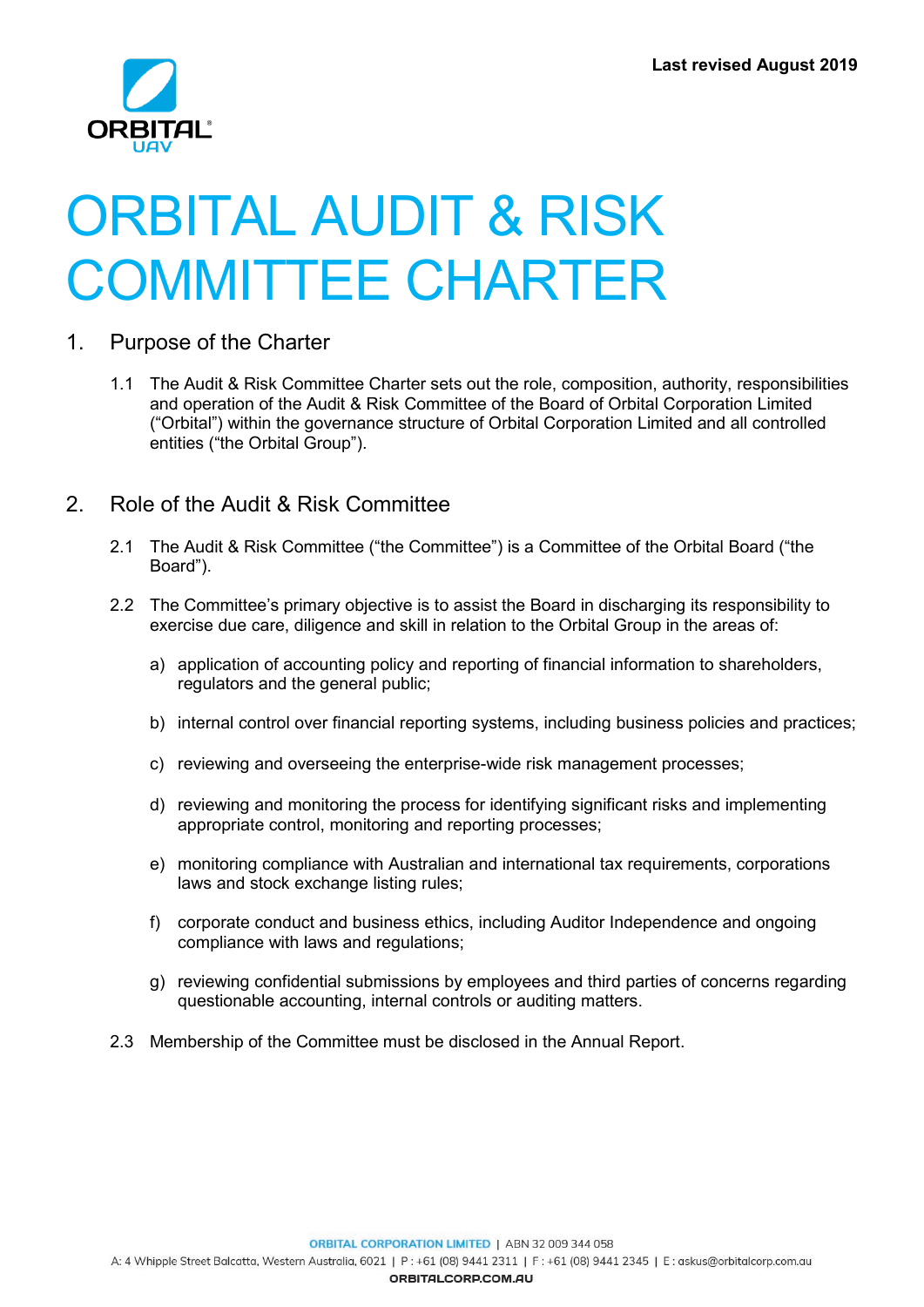

# 3. Responsibilities of the Audit & Risk Committee

- 3.1 The responsibilities of a member of the Committee are in addition to those duties set out for a Director of the Board.
- 3.2 The responsibilities the Committee is expected to undertake in meeting its principal purpose include:
	- 3.2.1 Financial and External Reporting
		- a) Review the appropriateness of the Company's accounting policies and principles and the processes used by management that monitor and ensure compliance with laws, regulations and other requirements relating to external reporting by the Company of financial and non–financial information.
		- b) Review and discuss with the external Auditors and management, and challenge, where necessary, all Orbital Group financial statements intended for publication prior to their submission to the Board.
		- c) Recommend approval of the Company's financial statements, taking into account:
			- critical accounting policies and practices, and any changes in them;
			- decisions requiring a major element of judgement;
			- the going concern assumption:
			- compliance with accounting standards (IFRS and AASB);
			- compliance with ASX and other legal requirements; and
			- the Chief Executive Officer and Chief Financial Officer statements to the Board in accordance with section 295A of the Corporations Act 2001.
	- 3.2.2 Risk Management and Internal Control Over Financial Reporting Structure
		- a) Review the Company's risk management framework, policy for risk appetite and risk tolerance with respect to relevant categories of risk, including the procedures for identifying strategic and business risks;
		- b) Monitor and review the operational effectiveness of the Company's risk management structure, including its internal control policies and its procedures for the identification, assessment, reporting and management of risks;
		- c) To review the Company's insurance program at least annually, with consideration to the Group's business risks; and
		- d) To review the Company's internal control over Financial Reporting Structure so as to obtain reasonable assurance that the Orbital Group's assets are safeguarded and that reliable financial records are maintained.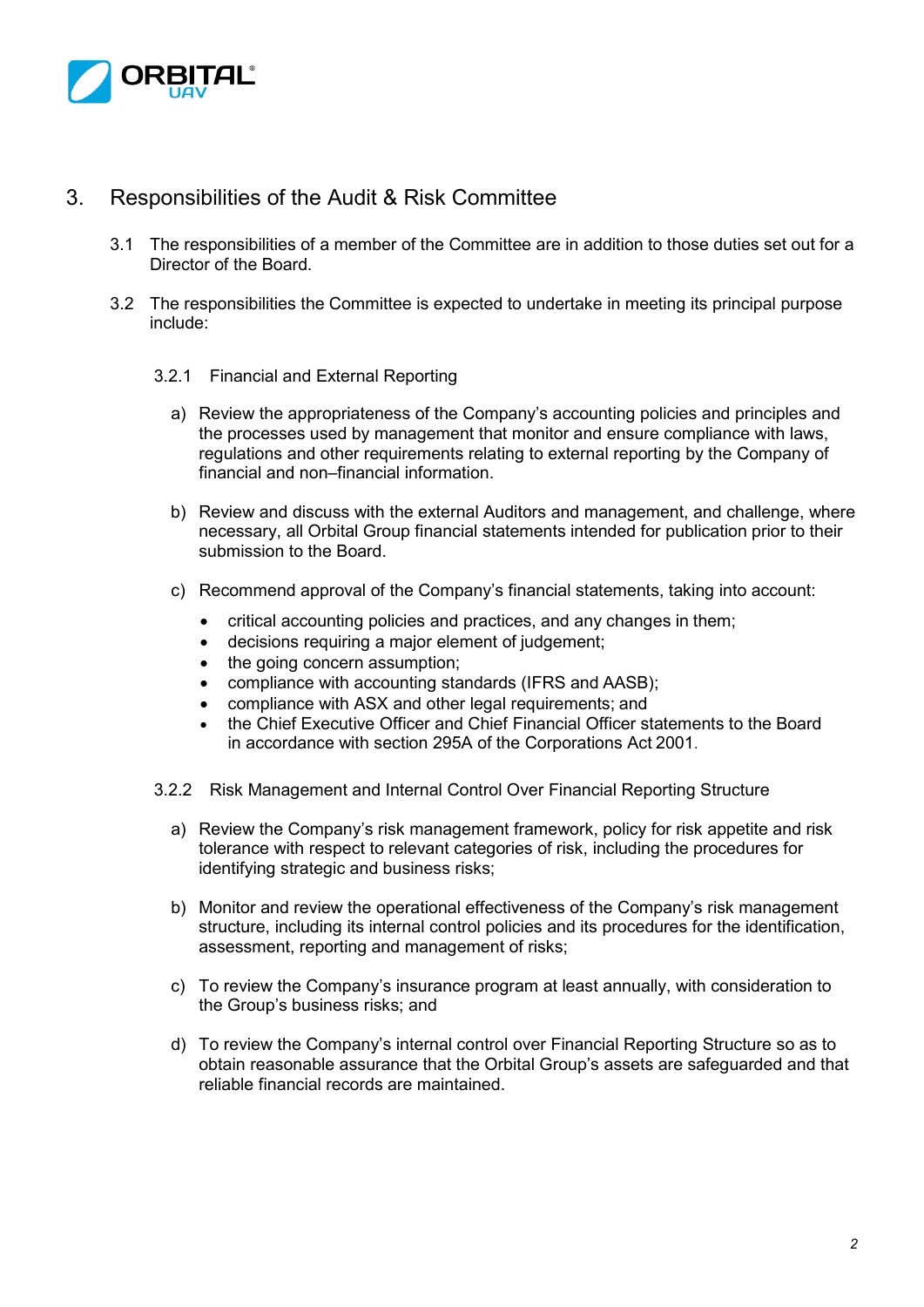

- 3.2.3 Audit Activities, Audit Coverage and Auditor Independence
	- a) To ensure that the audit approach covers all financial statement areas where there is a risk of material misstatement and that audit activities are carried out throughout the Orbital Group in the most effective, efficient and comprehensive manner.
	- b) The Committee has the responsibility for the appointment, compensation and oversight of the external Auditor and to ensure that the external Auditor meets the required standards for Auditor Independence. In monitoring Auditor Independence the Committee will have regard to any legislative or regulatory requirements, and the following principles:
		- (i) It is mandatory that the Audit Partner responsible for the Audit be rotated at least every five years. At least two years must expire before the Audit Partner can again be involved in the Audit of the Group.
		- (ii) The Committee must monitor the number of former employees of the external Auditor who were involved in auditing the Company, currently employed in senior financial positions in the Company, and assess whether this impairs or appears to impair the Auditor's judgment or independence in respect of the Company. An individual auditor who was engaged by the external Auditor and participated in the Company's audit shall be precluded from employment as CEO or CFO of the Company for a period of 12 months from the time of the audit.
		- (iii) Consider whether taken as a whole, the various relationships between the Company and the external Auditor and the economic importance of the Company (in terms of fees paid to the external Auditor for the Audit as well as fees paid to the external Auditor for the provision of non-Audit services) to the external Auditor to impair or appear to impair the Auditor's judgment or independence in respect of the company.
	- c) The Company shall not engage its external Auditor for certain non-audit services (including book-keeping, financial information systems design, valuations, actuarial services, internal audit outsourcing, human resources and unrelated legal/expert services). Any proposal to grant the external Auditor non-prohibited non-audit services will be referred to the Chair of the Committee by management prior to granting the work. The members of the Committee will meet (at least annually) with the external Auditors without the presence of management.
- 3.2.4 Corporate Conduct and Integrity
	- a) To obtain assurance that the Orbital Group adequately complies with applicable laws and regulations, is conducting its affairs ethically and is maintaining appropriate controls against employee conflict of interest and fraud.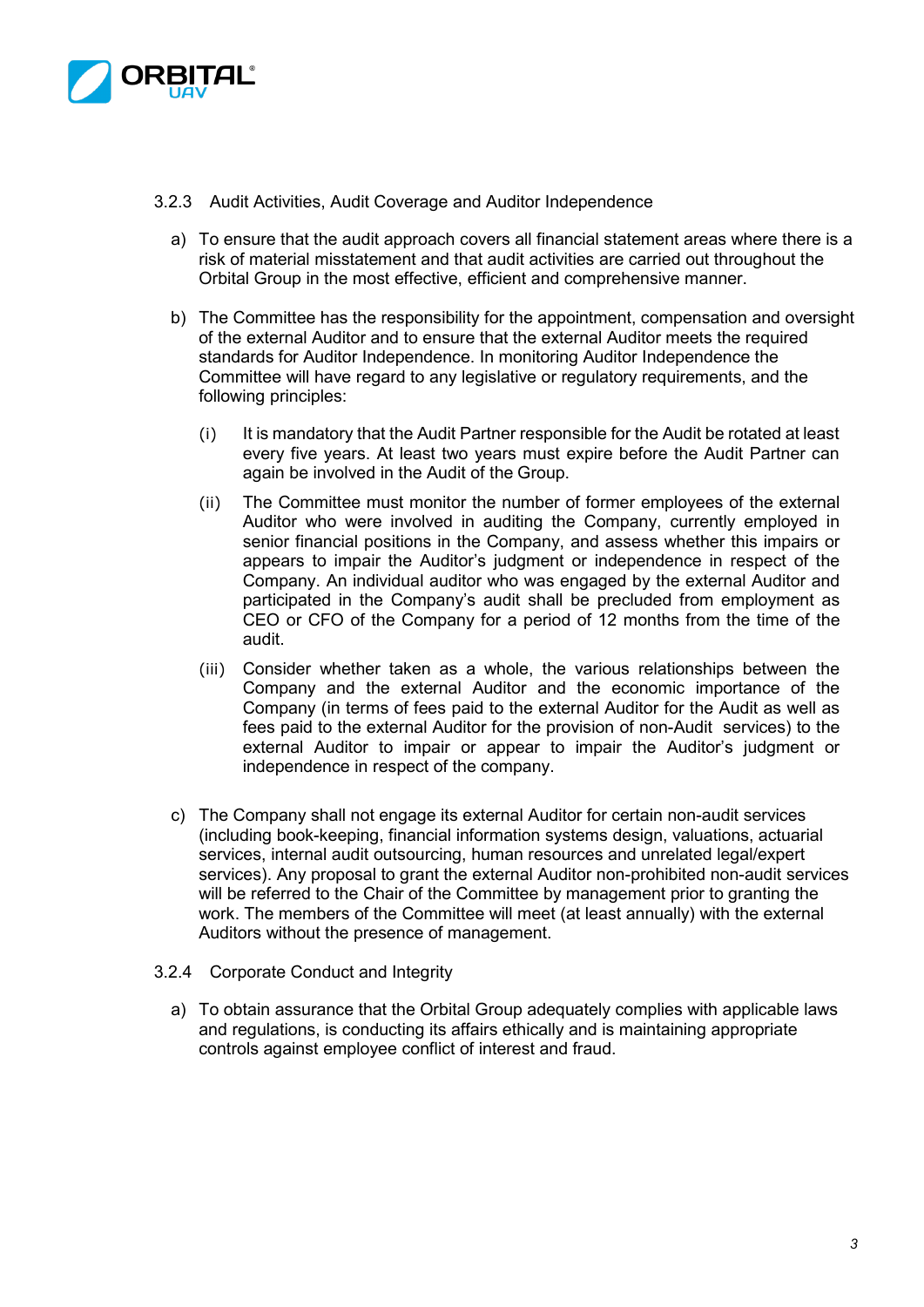

## 4. Membership and Term

- 4.1 The Committee consists of a minimum of two Directors of the Board. All members are independent, non-executive Directors. The term 'independent' for this purpose means that a member may not have any relationship with Orbital management or the corporate entity that, in the opinion of the Board, would interfere with the exercise of his or her independent judgement as a member of the Committee. Additionally, in the opinion of the Board, the Director should be free from any interest and any business or other relationship, which could materially interfere with the Director's ability to act in the best interests of the Company.
- 4.2 Committee members will have a working familiarity with basic finance and accounting practices and have the ability to read and understand financial statements. It is appropriate that members of the Committee have a range of different backgrounds, skills and experiences, having due regard to the operational, financial and strategic risk profile of the Orbital Group. At least one member of the Committee shall in the judgement of the Board be an "Audit & Risk Committee financial expert" as defined by the rules and regulations of the Securities and Exchange Commission, and has, in the judgement of the Board, accounting or related financial management expertise.
- 4.3 Committee members are appointed by the Board. The Board may remove any member from the Committee at any time with or without cause.
- 4.4 The term of appointment as a member is for no fixed period provided the member remains an independent Director of the Board.

## 5. Chair

- 5.1 The Chair of the Committee shall be a non-executive Director, other than the Chair of the Board, selected by the Board.
- 5.2 Should the Chair be absent from a meeting and no Acting Chair has been appointed, the members of the Committee present at the meeting have authority to choose one of their number to be Chair for that particular meeting.

## 6. Meetings

- 6.1 Meetings Other than in Person
	- 6.1.1 The Committee may conduct meetings without all Committee members involved in the meeting being in the physical presence of one another provided that all Committee members involved in the meeting are able to participate in discussion.
- 6.2 Frequency of Meetings
	- 6.2.1 As a minimum, the Committee must meet at least three times per year.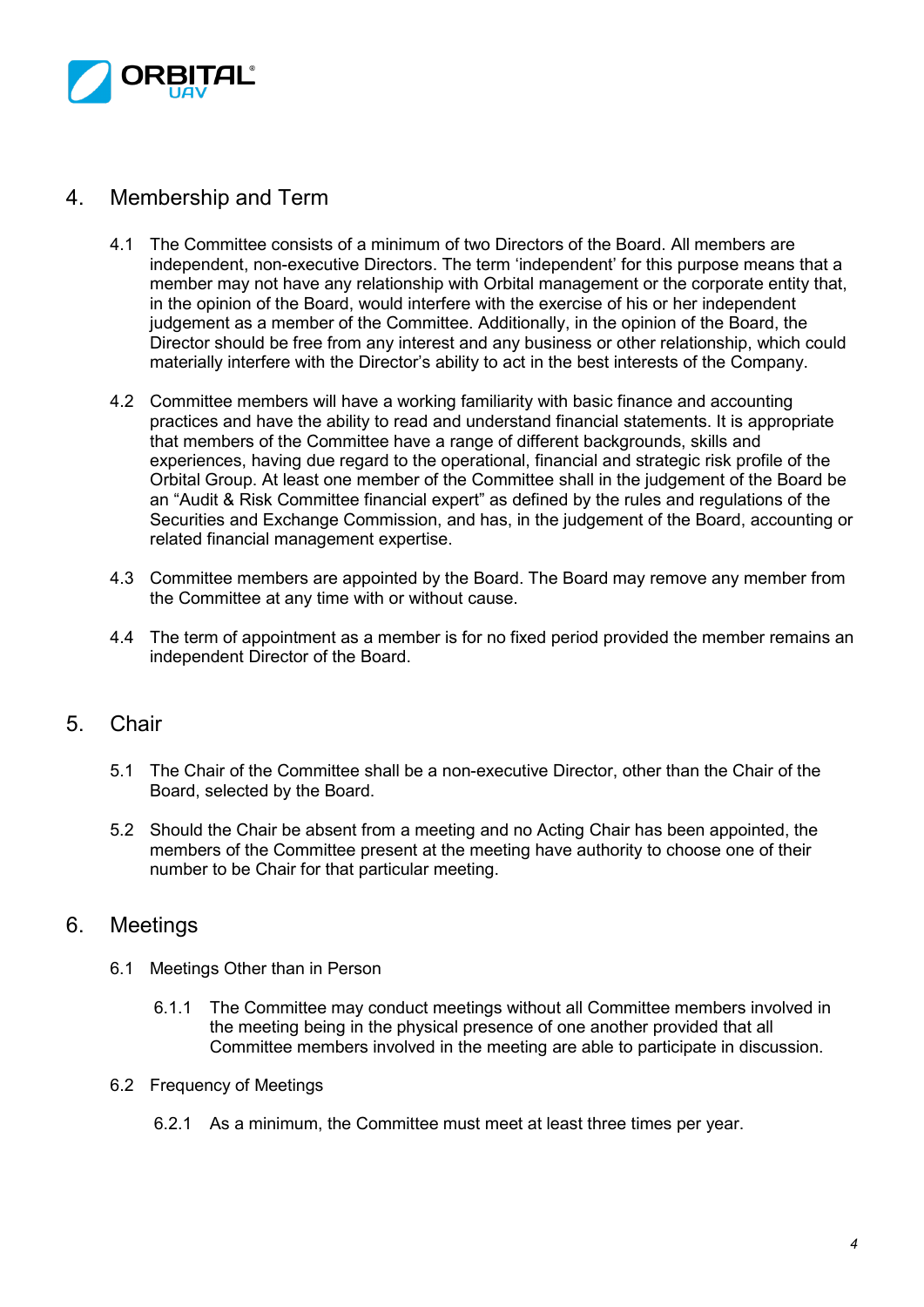

6.2.2 In addition, the Chair will call a meeting of the Committee if so requested by any member of the Committee, by the external Auditors or by the Chair of the Board.

### 7. Attendance at Meetings and Quorum

7.1 Other Board Directors (executive and non-executive) have a right of attendance at meetings. However, no Board Director is entitled to attend that part of a meeting at which an act or omission of that Director or a contract, arrangement or undertaking involving or potentially involving that Director or a related party of that Director is being investigated or discussed.

Notwithstanding the above, if in the opinion of the Committee, hearing from the interested Board Director will assist their investigation or discussion, the Committee may invite that Board Director to address the Committee. The Committee shall give fair consideration to that address. The Board Director will not, however, be invited to take part in the deliberations following that address.

- 7.2 Orbital executives, including the Managing Director and the Chief Financial Officer, and/or parties external to Orbital may be invited to attend any meeting of the Committee.
- 7.3 The external Audit engagement partner should attend any meeting of the Committee.
- 7.4 The quorum for a meeting is two members or any greater number determined by the Committee from time to time.

#### 8. Secretary

8.1 The Orbital Company Secretary acts as Secretary of the Committee.

#### 9. Scope, Access and Authority

- 9.1 The activities of the Committee are in relation to the Orbital Group.
- 9.2 The Committee has direct access to the Orbital Group's external Auditors and has the authority to seek any information it requires to carry out its duties from any officer or employee of any entity of Orbital and such officers or employees shall be instructed by the Board of the entity employing them to cooperate fully in the provision of such information.
- 9.3 The Committee also has the authority to consult any independent professional adviser it considers appropriate to assist it in meeting its responsibilities.

## 10. Reporting

10.1 Proceedings of all meetings are minuted and signed by the Chair.